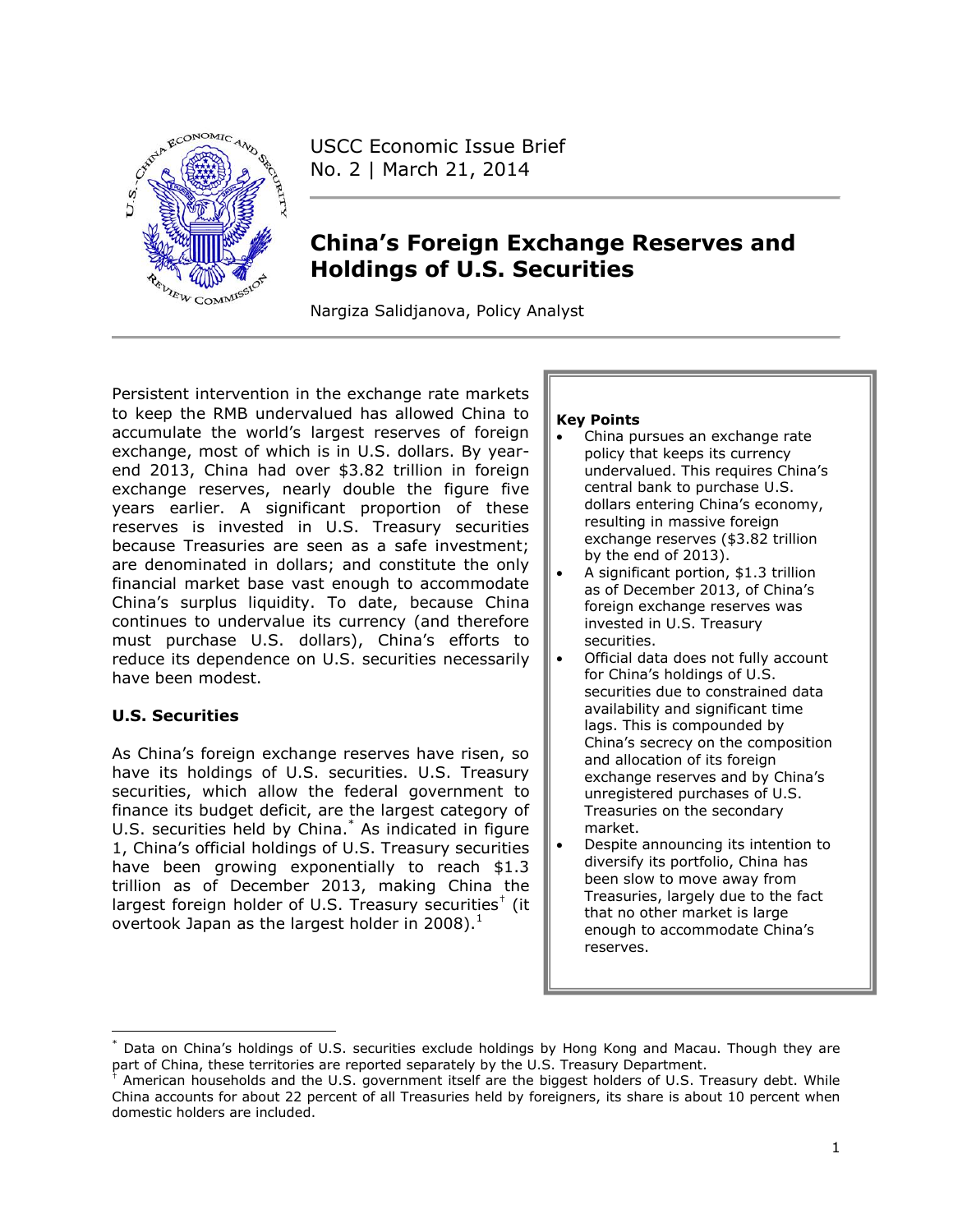

**Figure 1: China's Year-End Holdings of U.S. Treasury Securities, 2003-2013** (US\$ billions and as percent of total foreign holdings)

The U.S. Treasury Department's release of December 2013 figures on China's holdings of Treasuries gave rise to speculation that China was increasing its pace of diversification, showing as it did a \$47.8 billion decline from November 2013. Year-on-year, however, China's holdings increased by \$48.5 billion.

To a lesser extent, Chinese investors also hold U.S. government agency instruments (such as bonds and securities issued by Freddie Mac and Fannie Mae, largest U.S. mortgagefinance companies), non-government corporate securities, and equities (such as stocks). U.S. Treasury Department reporting on foreign portfolio holdings of U.S. securities lags behind reporting on holdings of Treasuries, and is therefore less complete. The latest survey was issued on April 30, 2013, and shows foreign holdings as of June 2012. $^2$ 

Figure 2 shows China's holdings of U.S. securities and its total foreign exchange reserves. The two values tracked each other fairly closely until about 2007, when China's investment in U.S. securities started to moderate, even as foreign exchange reserves continued their steep climb. This trend is a clear evidence of the diversification of China's foreign exchange reserves away from Treasuries.

Although U.S. securities (mostly Treasuries) continue to account for the lion's share of China's officially registered foreign exchange reserves, their proportion has declined from around 63 percent in 2003, to less than 50 percent in 2012.

Source: U.S. Department of the Treasury, Major Foreign Holders of Treasury Securities, February 18, 2014.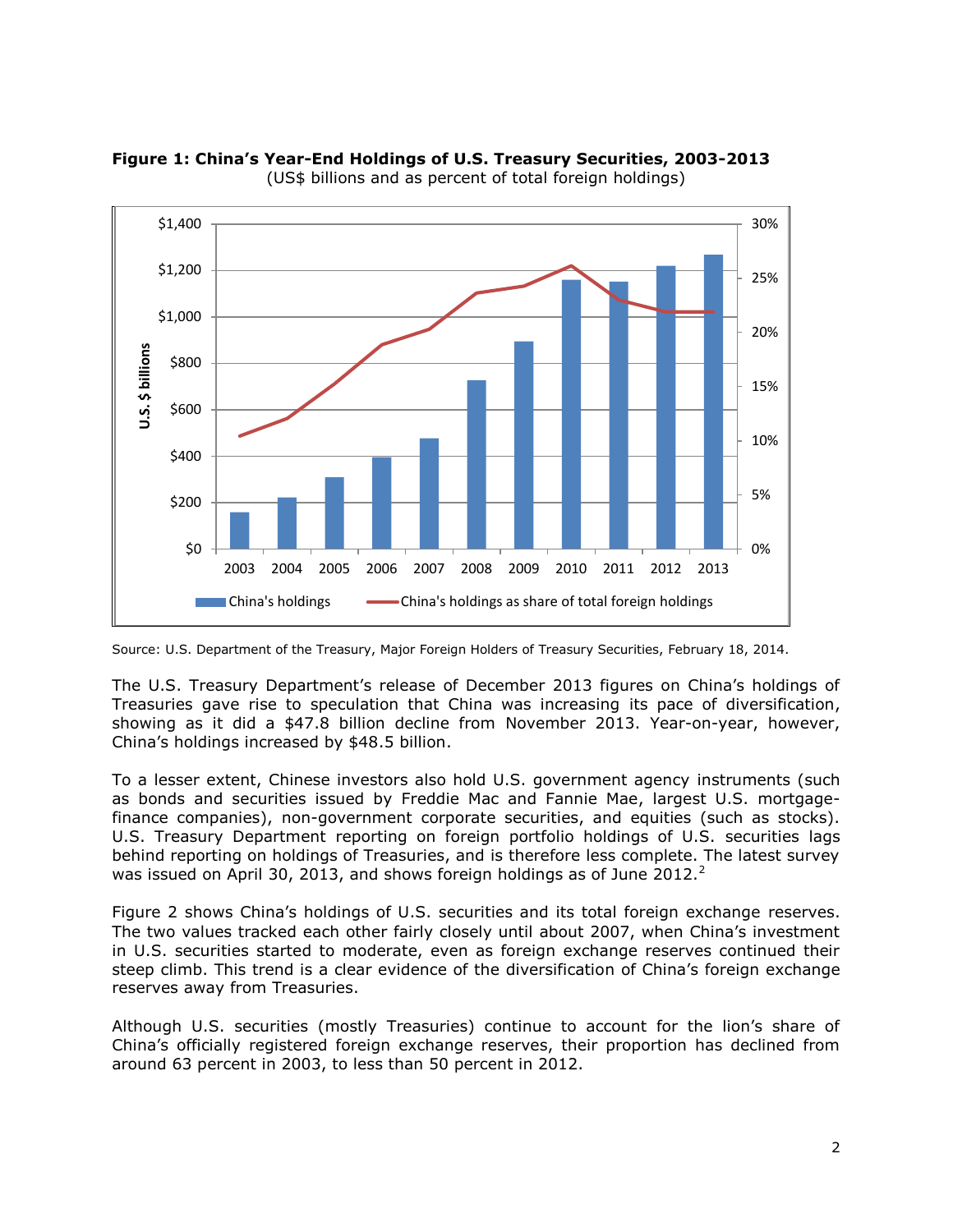

#### **Figure 2: China's Foreign Exchange Reserves and Holdings of U.S. Securities, 2003-2012** (US\$ billions)

\*Note: Data on foreign exchange reserves are end of year; data on holdings of U.S. securities are through the end of June.

Source: Chinese State Administration of Foreign Exchange (SAFE); U.S. Treasury Department, *Report on Foreign Portfolio Holdings of U.S. Securities as of June 30, 2012*, April 2013.

### **Alternative Avenues for Investment**

Some of the decline in holdings of U.S. securities can be explained by China's purchase of these assets through banking centers in London and elsewhere, which would not be recorded by the U.S. Treasury Department. Caribbean tax havens, including the Bahamas, Bermuda, and Cayman Islands, are the third largest holders of Treasuries, behind China and Japan, according to official records. The ultimate owners of these bonds are unknown but likely include the People's Bank of China and its subsidiary, the State Administration of Foreign Exchange (SAFE).

China does not disclose the allocation of its foreign exchange reserves among currencies. This information is considered a state secret, although reliable estimates calculate that 60 to 70 percent of China's foreign exchange is in U.S. dollar-denominated assets, such as Treasuries. Still, if a smaller share of China's foreign exchange reserves is invested in Treasuries, where is the rest invested?

One explanation may flow from China's growing willingness to manage money in less conservative ways—for example, through sovereign wealth funds (SWFs). The establishment of China Investment Corporation (CIC), China's premier SWF, in 2007 corresponds to the divergent trend between China's growth in foreign exchange reserves and investment in U.S. securities. Following an initial endowment, the money managed by CIC is not counted as official reserves. The stated objective of China's SWFs (it has several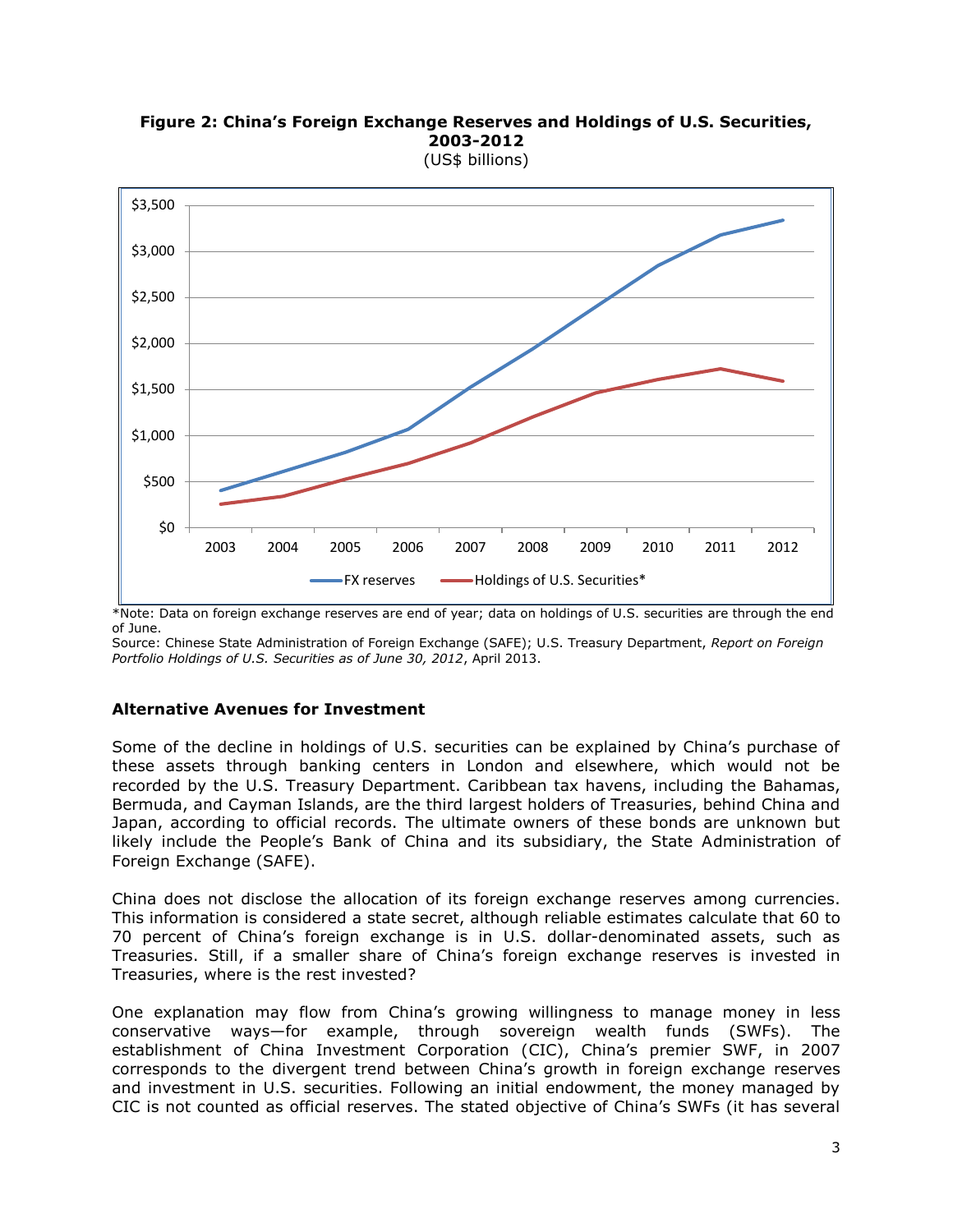less-publicity-friendly ones in addition to CIC) is to diversify China's outsized foreign exchange reserves from Treasuries into higher-yielding assets. But these funds are also deployed strategically to secure resources, support domestic Chinese firms, and increase China's diplomatic influence. After a rough start, with a few loss-making deals, CIC has been steadily investing in major U.S. companies in energy and financial services and generating healthy returns.

Another avenue is foreign direct investment (FDI). In 2001, the Chinese government officially adopted a policy encouraging Chinese companies to invest abroad. This "going out" policy has started to show results, although outward investment still pales in comparison to inward investment. According to the latest available Chinese government statistics, outward investment in 2012 reached \$87.8 billion (an increase of 17.6 percent year-on-year), with the total accumulation at that time at \$531.94 billion. Chinese companies have made major acquisitions of mining and other natural resource companies in Australia, Canada, and parts of Africa, while Chinese brands like Haier (home appliances), Huawei (telecommunications), and Lenovo (personal computers) are seeking to tap global markets, in part through direct investment abroad. Hong Kong is the top destination for Chinese FDI, accounting for over half of the total outflows in 2012, which suggests that Hong Kong is being used as a conduit for Chinese seeking to invest abroad.

In 2012, the United States was the second biggest recipient of Chinese FDI. Although Chinese FDI in the United States remains low, there is a clear upward trend, and it is expected to grow substantially. One reason is that Beijing has become increasingly aware of the risk of having most of its foreign exchange reserves invested in low-interest-bearing Treasuries and is looking to diversify its investments. In addition, U.S. leadership in technology and services has made the United States an attractive prospect for Chinese investors seeking to increase their competiveness at home and abroad.<sup>3</sup> By official U.S. estimates, the total stock of Chinese FDI in the United States at the end of 2012 was \$10.5 billion. ‡

### **Other Foreign Assets**

Investment in the securities of other governments is another possibility, although Chinese efforts to diversify from U.S. assets in a significant way have been stymied by continued global economic weakness and the dearth of markets deep enough to absorb China's trillions. The EU and Japan are the two likeliest candidates, given their close economic ties with China as well as sophisticated financial systems. Available evidence, however, does not show that China has entered either of the markets in a significant way.

### *European Union*

 $\overline{a}$ 

In the aftermath of the global financial crisis, high-raking Chinese officials indicated interest in investing in European assets. For example, in February 2012, Chinese Premier Wen Jiabao, speaking at the EU-China summit, said, "Europe is a main investment destination for China to diversify its foreign-exchange reserves."<sup>4</sup>

So far, there are no indications that China has taken on significant exposure to the riskier bonds denominated in euros. The European Central Bank does not keep a public tracking of

<sup>‡</sup> Using the "ultimate beneficiary owner" method. Unlike the standard reporting method, which attributes each investment to the first and direct purchaser of record, the method known as "country of ultimate beneficiary owner" attempts to track the investment to the actual owner. U.S. Bureau of Economic Analysis, Foreign Direct Investment in the U.S.: Balance of Payments and Direct Investment Position Data. *[http://www.bea.gov/international/di1fdibal.htm.](http://www.bea.gov/international/di1fdibal.htm)*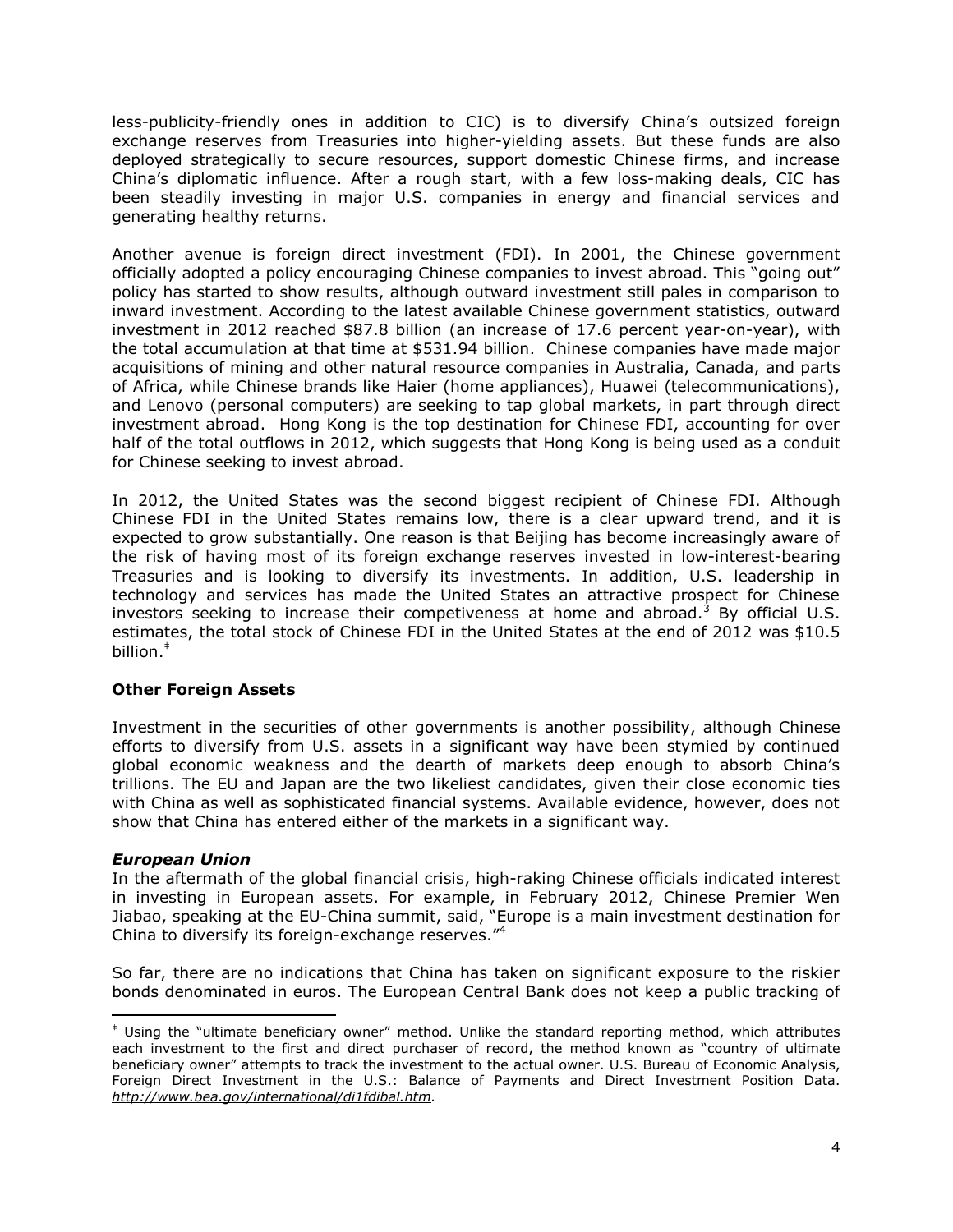the nationality of foreign investors in the euro debt market and does not publicly aggregate or coordinate data on foreign purchases of public debt in the 27 member states.<sup>5</sup>

Analysts estimate that about a quarter of China's foreign reserves are held in eurodenominated assets, most of which appear to be concentrated in the more economically stable countries.<sup>6</sup> Since the European financial crisis began, China has purchased a limited amount of European bonds from individual states. Stephen Green, China economist at Standard Chartered, noted that the majority of China's bond purchases in Europe has likely been in core eurozone countries like Germany that boast relatively low debt levels. Chinese officials have privately indicated that they "are wary of buying bonds directly from Greece, Portugal and other troubled European nations."<sup>7</sup> Indeed, although Germany has the highest sovereign bond rating among eurozone countries, China's portfolio investment in Germany amounted to only  $\epsilon$ 67.5 billion by the end of 2013.<sup>8</sup> Comments by Chinese officials have indicated that they would prefer to help with Europe's sovereign bailout through the IMF rather than buying bonds directly.<sup>§</sup>

Estimates of Chinese holdings in the European Financial Stability Facility (EFSF)<sup>\*\*</sup> bonds similarly rely on educated guessing. The facility categorizes bond purchases by region, rather than by individual purchasers.<sup>9</sup> In 2013, Asian investors, a separate category, purchased between 10 and 45 percent of the long-term bonds, depending on the issuance.<sup>10</sup> In a 2014 official presentation to investors, the European Stability Mechanism (ESM), EFSF's permanent successor, reported that Asian investors accounted for purchases of 22 percent of EFSM bonds and 35 percent of ESM bonds. $11$  The assumption is that China holds around 40 percent of the issues held by Asian investors.<sup>12</sup> Even by the most generous estimates of China's share, the total amounts are small: EFSF issued  $\epsilon$ 250 billion long-term bonds, while ESM only  $€10$  billion.<sup>13</sup>

### *Japan*

Chinese purchases of Japan's government debt market prompted some Japanese officials to complain that Chinese investments increased volatility and caused the yen to strengthen.<sup>14</sup> According to the Japanese Ministry of Finance and the Bank of Japan, in 2011 China held short-term and long-term Japanese government bonds worth 18 trillion yen (\$230 billion), a comparatively miniscule amount.<sup>15</sup> Though still small, China's holdings of Japanese portfolio assets have been growing: From \$8.5 billion in 2003 to \$285 billion 2012, according to IMF's Coordinated Portfolio Investment Survey data.<sup>16</sup>

# **Conclusion**

 $\overline{\phantom{a}}$ 

Although available data show that China is indeed attempting to diversify its foreign exchange holdings by investing less in Treasuries, this transition is happening very slowly. Until China renounces the policy of intervening in the foreign exchange market for the purpose of keeping the RMB undervalued, China is going to remain a major purchaser of U.S. government securities.

<sup>§</sup> For example, while Zhou Xiaochuan, the governor of China's central bank, said that China would increase its participation through the IMF, the European Financial Stability Facility (EFSF), and the future European Stability Mechanism (ESM), Premier Wen Jiabao stressed that any further investment in euro debt will happen in line with the principles of security, liquidity, and value preservation. *China Daily,* "Investment Will Continue," February 16, 2012.

The EFSF, created in 2010, is a special-purpose vehicle financed by members of the eurozone to address the European sovereign debt crisis. It provides financial assistance to eurozone states in economic difficulty. The facility is authorized to borrow up to €440 billion, of which €250 billion remained available after the Irish and Portuguese bailout. ESM, the facility's permanent successor, was established in September 2012, and will function as a permanent firewall for the eurozone with a maximum lending capacity of €500 billion.